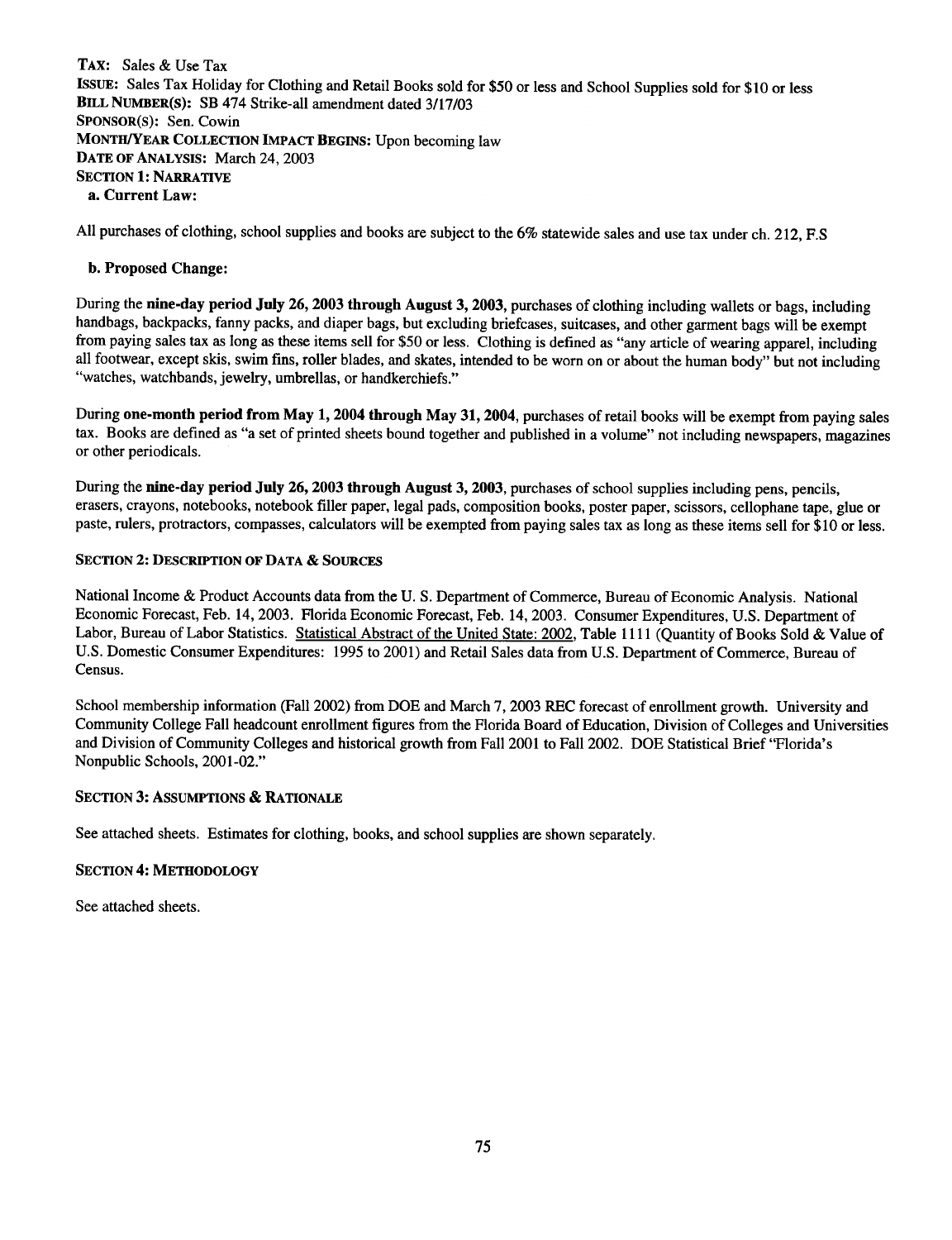TAX: Sales & Use Tax ISSUE: Sales Tax Holiday for Clothing and Retail Books sold for \$50 or less and School Supplies sold for \$10 or less BILL NUMBER(S): SB 474 Strike-all amendment dated 3/17/03 SPONSOR(S): Sen. Cowin MONTH/YEAR COLLECTION IMPACT BEGINS: Upon becoming law DATE OF ANALYSIS: March 24, 2003

# SECTION 5: IMPACT SUMMARY (DETAILS ATTACHED)

|                        |                       | FY 2003-04 | FY 2004-05 |
|------------------------|-----------------------|------------|------------|
| State Impact—All Funds | FY 2003-04 Annualized | Cash       | Cash       |
| High                   |                       |            |            |
| Clothing               |                       | (29.5)     |            |
| School Supplies (base) |                       | (5.1)      |            |
| <b>Retail Books</b>    |                       | (14.4)     |            |
| Total                  |                       | (49.0)     |            |
| Middle                 |                       |            |            |
| Clothing               |                       | (26.9)     |            |
| School Supplies (base) |                       | (4.6)      |            |
| <b>Retail Books</b>    |                       | (12.5)     |            |
| Total                  |                       | (44.0)     |            |
| Low                    |                       |            |            |
| Clothing               |                       | (24.2)     |            |
| School Supplies (base) |                       | (4.2)      |            |
| <b>Retail Books</b>    |                       | (10.4)     |            |
| Total                  |                       | (38.8)     |            |

| <b>Consensus Estimate:</b> |                       | FY 2003-04 | FY 2004-05 |
|----------------------------|-----------------------|------------|------------|
| Adopted: 03/21/03          | FY 2003-04 Annualized | Cash       | Cash       |
| General Revenue            |                       | $-38.7$    |            |
|                            |                       |            |            |
| Solid Waste Management     |                       | $-.1$      |            |
| Trust Fund                 |                       |            |            |
| Total State Impact         |                       | $-38.8$    |            |
|                            |                       |            |            |
| Revenue Sharing            |                       | $-1.3$     |            |
| Local Half Cent            |                       | $-3.9$     |            |
| Local Option               |                       | $-2.6$     |            |
| Total Local Impact         |                       | $-7.8$     |            |
|                            |                       |            |            |
| Total Impact               |                       | $-46.6$    |            |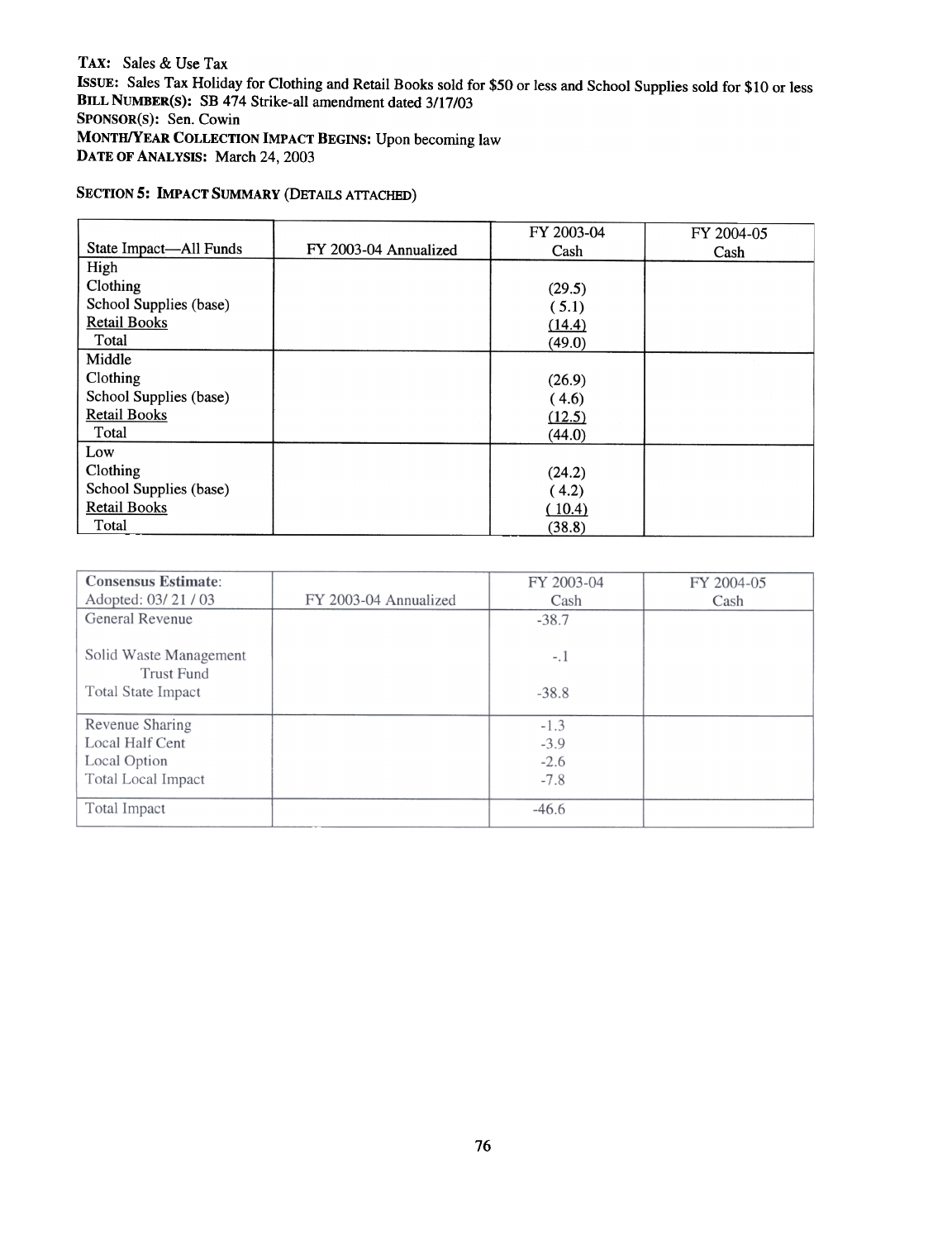## Nine-Day Sales Tax Holiday, July 27, 2003 - August 4, 2003 **CLOTHING AND FOOTWEAR**

| National Expenditure on Apparel and Shoes                | <u>Low</u><br>Low | <b>Medium</b><br>Low | <b>High</b><br>Low               |
|----------------------------------------------------------|-------------------|----------------------|----------------------------------|
| Fl. share based on pop forecast of 03-04                 | 19,989.0          | 19,989.0             | 19,989.0                         |
| Fl. Exp. on Apparel & Shoes (adjusted)                   | 18,489.8          | 18,489.8             | 18,489.8                         |
| Est. Fl. Based Sales of Apparel & Shoes (mail ord. Adj.) | 15,901.2          | 15,901.2             | 15,901.2                         |
| Sales Tax at 6%                                          | 954.1             | 954.1                | 954.1                            |
| Exempted Amount (55%, 60%, & 65%)                        | 524.7             | 572.4                | 620.1                            |
| Prel. 9-day fiscal impact in Florida (\$50 limit)        | (12.94)<br>\$     | \$(14.12)            | \$ (15.29)                       |
| Seasonal factor for August                               | 1.058692          | 1.058692             | 1.058692                         |
| The behavioral factor based on New York history          | 1.73              | 1.73                 | 1.73                             |
| Adj. 9 day fiscal impact in Florida (\$50 limit)         | \$<br>(23.7)      | \$<br>(25.9)         | \$<br>(28.0)                     |
| Backpacks (30%, 20%, 10% of Prek-12 + U Stu. (\$25))     | \$<br>(0.5)       | \$<br>(1.0)          | $\sqrt[6]{\frac{1}{2}}$<br>(1.5) |
| <b>Total Impact</b>                                      | \$<br>(24.2)      | \$<br>(26.9)         | \$<br>(29.5)                     |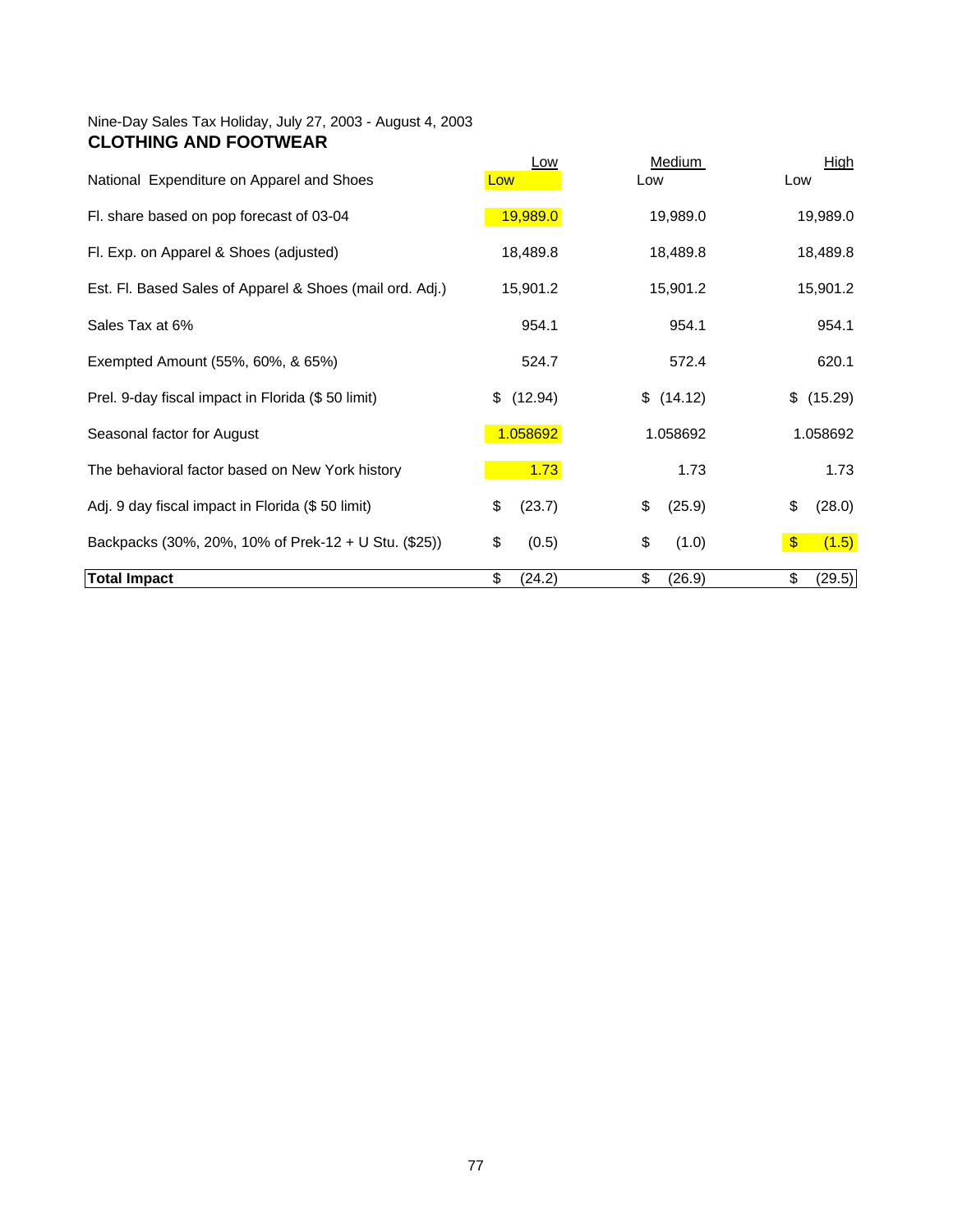#### Nine-Day Sales Tax Holiday, July 27, 2003 - August 4, 2003 **SCHOOL SUPPLIES \$10 OR LESS** Grow by grade and set of the set of the set of the set of the set of the set of the set of the set of the set of the set of the set of the set of the set of the set of the set of the set of th

|                             |            |              | <b>School Supplies BASE</b> |                                                                                  |                |            |                  |        |
|-----------------------------|------------|--------------|-----------------------------|----------------------------------------------------------------------------------|----------------|------------|------------------|--------|
|                             | Membership | Projected    | Expends.                    |                                                                                  |                | 3rd calc   | Mar 5 03         |        |
| Grades                      | 2002-03    | 2003-04      | (millions)                  |                                                                                  |                | FY 02-03   | <b>REC 03-04</b> | Growth |
| PreK                        | 51,221     | 55,548 \$    | 0.7                         |                                                                                  | PreK           | 17,685.78  | 19,179.68        | 108.4% |
| ΚG                          | 183,270    | 183,692 \$   | 2.2                         |                                                                                  | KG             | 182,985.86 | 183,407.52       | 100.2% |
|                             | 186,438    | 194,855 \$   | 2.3                         |                                                                                  |                | 186,718.76 | 195,148.22       | 104.5% |
| 2                           | 187,927    | 189,518 \$   | 2.3                         |                                                                                  | $\overline{2}$ | 188,568.66 | 190,164.93       | 100.8% |
| 3                           | 192,711    | 194,780 \$   | 2.9                         |                                                                                  | 3              | 193,818.02 | 195,899.33       | 101.1% |
|                             | 197,625    | 199,745 \$   | 3.0                         |                                                                                  | 4              | 197,249.55 | 199,365.15       | 101.1% |
| 5                           | 197,061    | 200,227 \$   | 3.0                         |                                                                                  | 5              | 196,756.09 | 199,917.11       | 101.6% |
| 6                           | 205,095    | 204,902 \$   | 4.3                         |                                                                                  | 6              | 204,522.23 | 204,329.40       | 99.9%  |
|                             | 206,774    | 210,473 \$   | 4.4                         |                                                                                  |                | 206,169.18 | 209,857.41       | 101.8% |
| 8                           | 201,160    | 207,814 \$   | 4.4                         |                                                                                  | 8              | 200,633.85 | 207,270.05       | 103.3% |
| 9                           | 249,878    | 257,794 \$   | 6.2                         |                                                                                  | 9              | 246,595.52 | 254,407.64       | 103.2% |
| 10                          | 184,325    | 189,486 \$   | 4.5                         |                                                                                  | 10             | 181,611.63 | 186,696.20       | 102.8% |
| 11                          | 158,509    | 162,625 \$   | 3.9                         |                                                                                  | 11             | 155,636.43 | 159,677.62       | 102.6% |
| 12                          | 137,938    | 145,077 \$   | 3.5                         |                                                                                  | 12             | 134,338.50 | 141,290.89       | 105.2% |
|                             |            |              |                             |                                                                                  |                |            |                  |        |
| Total                       | 2,539,932  | 2,596,534 \$ | 47.6                        |                                                                                  |                |            |                  |        |
|                             |            |              |                             |                                                                                  |                |            |                  |        |
| Private school %            |            | $311,584$ \$ |                             | 5.6 $(12\% \text{ of Total membership})/K-3 = \text{same } \%$ as Public Schools |                |            |                  |        |
| Total Univ. + CC Enrollment |            | 845,602 \$   | 20.3                        | (estimate - 1.3 factor for private higher ed / 1.053 factor is growth rate)      |                |            |                  |        |
| Total PreK-12 + $U$         |            |              | 73.5                        |                                                                                  |                |            |                  |        |
|                             |            |              |                             |                                                                                  |                |            |                  |        |

|            | Grow by grade   |            |                  |        |
|------------|-----------------|------------|------------------|--------|
| ies BASE   |                 |            |                  |        |
| Expends.   |                 | 3rd calc   | Mar 5 03         |        |
| (millions) |                 | FY 02-03   | <b>REC 03-04</b> | Growth |
| 0.7        | PreK            | 17,685.78  | 19,179.68        | 108.4% |
| 2.2        | <b>KG</b>       | 182.985.86 | 183.407.52       | 100.2% |
| 2.3        | 1               | 186,718.76 | 195.148.22       | 104.5% |
| 2.3        | 2               | 188,568.66 | 190.164.93       | 100.8% |
| 2.9        | 3               | 193.818.02 | 195.899.33       | 101.1% |
| 3.0        | $\overline{4}$  | 197,249.55 | 199,365.15       | 101.1% |
| 3.0        | 5               | 196.756.09 | 199.917.11       | 101.6% |
| 4.3        | 6               | 204,522.23 | 204.329.40       | 99.9%  |
| 4.4        | $\overline{7}$  | 206.169.18 | 209,857.41       | 101.8% |
| 4.4        | 8               | 200.633.85 | 207.270.05       | 103.3% |
| 6.2        | 9               | 246,595.52 | 254,407.64       | 103.2% |
| 4.5        | 10 <sup>1</sup> | 181,611.63 | 186,696.20       | 102.8% |
| 3.9        | 11              | 155,636.43 | 159.677.62       | 102.6% |
| 3.5        | 12 <sup>2</sup> | 134.338.50 | 141.290.89       | 105.2% |
|            |                 |            |                  |        |

|                                                       |                      |        | Mar 2003 estimate |                                             |
|-------------------------------------------------------|----------------------|--------|-------------------|---------------------------------------------|
| Impact (\$millions)                                   | School Supplies BASE | Total  |                   | University $#$ = Fall 2002-03 Term, Rpt 2-A |
| Sales Tax Impact (High - 85% Children + U Students)   |                      |        |                   | 258.874                                     |
| Sales Tax Impact (Medium - 75% Children + U Students) | $-4.6$               | $-4.6$ | $CC#=$            | Fall 200 EF2 Report (prelim)                |
| Sales Tax Impact (Low - 65% Children + U Students)    | $-4.2$               | $-4.2$ |                   | 358,850                                     |

Business Purchases (30%) \$ 22.1

|                |                    | ----<br>$1 - 1 - 0 = 0$ . $0 = 0$ . $0 = 0$          | ———————— |
|----------------|--------------------|------------------------------------------------------|----------|
| Assumptions    | wo/Backpack        | from EEC<br>$Growth =$                               | 106.7%   |
|                | <b>Expenditure</b> | Growth Univ $FY$ 01-02 actual =                      | 248.494  |
| Grades         |                    | $FY$ 02-03 T1 Prelim =<br>Use Hdcnt                  | 258.874  |
| PreK           | 12.00              | from Fall 2A Growth =                                | 104.2%   |
| $K-2$          | 12.00              | <b>Total Growth</b>                                  | 105.3%   |
| 3              | 15.00              |                                                      |          |
| 4-5            | 15.00              | 3/10/03 Info from Sandra Ulm, DOE:                   |          |
| $6 - 8$        | 21.00              | Avg price PK-Grade 4 text (hardback) = $$16.04$      |          |
| $9 - 12$       | 24.00              | (School Library Journal annual survey, 2002 issue)   |          |
| Univ. Students | 24.00              | Avg price "children & young adult" paperback = \$6.6 |          |
| Private        | 18.00              |                                                      |          |

BASE School Supplies = pens, pencils, erasers, crayons, notebooks, notebook [filler] paper, legal pads, composition books, poster paper, scissors, cellophane tape,

|                       |                      |        | Mar 2003 estimate       |                                             |         |
|-----------------------|----------------------|--------|-------------------------|---------------------------------------------|---------|
| ct (\$millions)       | School Supplies BASE | Total  |                         | University $#$ = Fall 2002-03 Term, Rpt 2-A |         |
| Iren + U Students)    | -5.1                 | $-5.1$ |                         | 258.874                                     |         |
| hildren + U Students) | $-4.6$               | $-4.6$ | $CC # =$                | Fall 200 EF2 Report (prelim)                |         |
| ren + U Students)     | $-4.2$               | $-4.2$ |                         | 358,850                                     |         |
|                       |                      |        | <b>Growth CC</b>        | $FY$ 01-02 actual =                         | 211,781 |
|                       |                      |        | Use FTE                 | FY 02-03 3/03 est =                         | 225.941 |
| o/Backpack            |                      |        | from EEC                | $Growth =$                                  | 106.7%  |
| <b>Expenditure</b>    |                      |        | Growth Univ             | $FY$ 01-02 actual =                         | 248.494 |
|                       |                      |        | Use Hdcnt               | $FY$ 02-03 T1 Prelim =                      | 258,874 |
| 12.00                 |                      |        | from Fall 2A Growth $=$ |                                             | 104.2%  |
| 12.00                 |                      |        | <b>Total Growth</b>     |                                             | 105.3%  |

3/10/03 Info from Sandra Ulm, DOE: Avg price PK-Grade 4 text (hardback) =  $$16.04$ (School Library Journal annual survey, 2002 issue) Avg price "children & young adult" paperback =  $$6.63$  (School Library Journal annual survey, 2001 issue) DEFINITIONS: I-Can-Read book series = \$3.99 glue or paste, rulers, protractors, compasses, calculators and the school supplies for workbooks & books = \$2.99 to \$14.99 degree of sales prices for workbooks & books = \$2.99 to \$14.99 Books range from \$4.95 to 18\$ Spectrum (McGraw-Hill series popular w/ patrons) =  $$8$  to  $$10$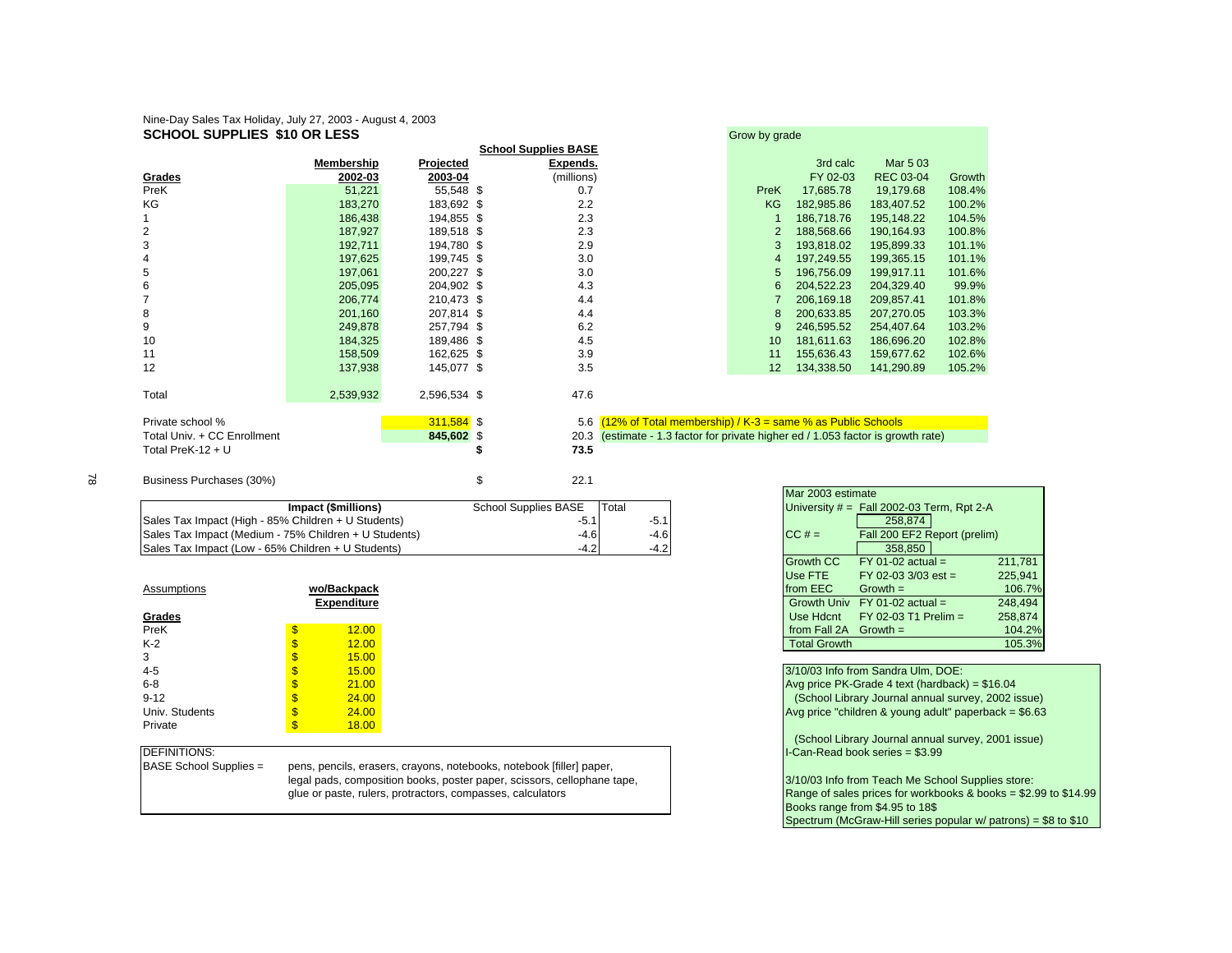### **DATA FOR RETAIL BOOK EXEMPTION**

| <b>IMEASURES OF BOOK</b>   | <b>NIPA</b>  | Census             |             |                     |
|----------------------------|--------------|--------------------|-------------|---------------------|
| <b>SALES FROM VARIOUS</b>  | Consumer     | Retail             |             |                     |
| <b>IGOVERNMENT SOURCES</b> | Spending     | Sales              | Census/     | <b>CEX Spending</b> |
| (ALL DATA U.S.)            | Books & Maps | <b>Book Stores</b> | <b>NIPA</b> | on Reading          |
| 1997                       | 26,300       | 12.755             | 48%         | 17.314              |
| 1998                       | 28,200       | 13.390             | 47%         | 17,256              |
| 1999                       | 30,800       | 14.541             | 47%         | 17,246              |
| 2000                       | 33.200       | 15.420             | 46%         | 15,968              |
| 2001                       | 35.100       | 16.747             | 48%         | 15,558              |
| 2002                       |              | 17.006             |             |                     |
| Averages                   | 30,720       | 14,571             | 47%         | 16,668              |

March 19, 2003 conversation with Greg Key, Bureau of Economic Analysis:

Books & Maps includes encyclopedias, textbooks, standardized tests (SAT, LSAT, ACT, etc..), workbooks, pamphlets, audio books, religious books (Bibles, etc.), CD ROM books (E-books), law books, etc. THIS IS A VERY WIDE CATEGORY.

| US Stat Abstract Table 1111 - Quantity of Books Sold & Value of U.S. Domestic Consumer Expenditures: 1995-2001 |                      |        |                    |           |                  |                  |                  |                    |    |                    |
|----------------------------------------------------------------------------------------------------------------|----------------------|--------|--------------------|-----------|------------------|------------------|------------------|--------------------|----|--------------------|
|                                                                                                                |                      |        |                    |           |                  | <b>Estimated</b> | <b>Estimated</b> | <b>Estimated</b>   |    |                    |
|                                                                                                                | 1998                 | 1999   | 2000               |           | 2001 Ann. Growth | 2002             | 2003             | 2004               |    |                    |
| <b>TOTAL</b>                                                                                                   | \$<br>28,786 \$      | 30,027 | $$32,050$ \$       | 31,880    | 103.5% \$        | 33,003           | - \$<br>34,179   | 35,410<br>-\$      |    |                    |
| Trade                                                                                                          | 10,350 \$            | 10,788 | $$11,514$ \$       | 11,052    | 102.2% \$        | 11,296           | 11,546<br>- \$   | -\$<br>11,802      |    |                    |
| Adult                                                                                                          | 7,791<br><b>S</b>    | 8,142  | - \$<br>8.691 \$   | 8,448     | 102.7% \$        | 8,679            | 8,916<br>-\$     | 9,160<br>-\$       |    |                    |
| Juvenile                                                                                                       | 2,558<br>- \$        | 2,646  | - \$<br>$2,824$ \$ | 2,603     | $100.6\%$ \$     | 2,618            | 2,633<br>- \$    | 2,649<br>-\$       |    |                    |
| Mass market paperbacks-rack sized                                                                              | 2,348 \$             | 2,457  | \$<br>$2,622$ \$   | 2,602     | 103.5% \$        | 2,693            | 2,786<br>-\$     | 2,883<br>- \$      |    |                    |
| Book clubs                                                                                                     | \$<br>1,176          | 1,233  | \$<br>$1,316$ \$   | 1,369     | 105.2% \$        | 1,440            | 1,515<br>- \$    | 1,594<br>- \$      |    |                    |
| Mail order publications                                                                                        | 487<br>-\$           | 553    | 590 \$<br>\$       | 551       | 104.2% \$        | 574              | 598<br>\$        | 623                |    |                    |
| Religious                                                                                                      | \$<br>2,037          | 2,150  | \$<br>$2,295$ \$   | 2,413     | 105.8% \$        | 2,553            | 2,701<br>\$      | - \$<br>2,858      |    |                    |
| Professional                                                                                                   | 4,751<br>-\$         | 4,959  | $5.293$ \$<br>- \$ | 4,870     | 100.8% \$        | 4,910            | 4,951<br>- \$    | 4,992<br>-\$       |    |                    |
| University press                                                                                               | \$<br>455            | 474    | 506 \$<br>\$       | 497       | 103.0% \$        | 512              | 527<br>- \$      | 543<br>- \$        |    |                    |
| Elem-high text                                                                                                 | 3,216<br>- \$        | 3,294  | $3.516$ \$<br>- \$ | 3,798     | 105.7% \$        | 4,015            | 4,243<br>- \$    | 4,485<br>- \$      |    |                    |
| College text                                                                                                   | 3,365<br>- \$        | 3,483  | $3,718$ \$<br>\$   | 4,020     | 106.1% \$        | 4,266            | 4,526<br>- \$    | \$<br>4,802        |    |                    |
| Subscription reference                                                                                         | 603<br>- \$          | 636    | 679 \$<br>\$       | 706       | 105.4% \$        | 744              | - \$<br>784      | 827<br>- \$        |    |                    |
| <b>CHECK SUMS</b>                                                                                              | \$<br>28,788<br>- \$ | 30,027 | $$32,049$ \$       | 31,878    |                  |                  |                  |                    |    |                    |
|                                                                                                                |                      |        |                    |           | \$50 LIMIT       | \$50 LIMIT       | \$50 LIMIT       | <b>NO \$ LIMIT</b> |    | <b>NO \$ LIMIT</b> |
|                                                                                                                | 1998                 | 1999   | 2000               | 2001      |                  | 2003 est.        | 2003 est.        | 2004 est.          |    | 2004 est.          |
| <b>PERCENTAGES</b>                                                                                             |                      |        |                    |           |                  | <b>INCLUDED</b>  | <b>Books K-3</b> | <b>INCLUDED</b>    |    | All books          |
| Trade                                                                                                          | 36.0%                | 35.9%  | 35.9%              |           | 34.7% INCLUDED   | 11,546<br>\$     | 23%              | <b>INCLUDED</b>    | \$ | 11,802             |
| Adult                                                                                                          | 27.1%                | 27.1%  | 27.1%              |           | 26.5% INCLUDED   | \$<br>8,916      | Juv / Trade      | <b>INCLUDED</b>    | \$ | 9.160              |
| Juvenile                                                                                                       | 8.9%                 | 8.8%   | 8.8%               |           | 8.2% INCLUDED    | \$<br>2,633      | \$<br>2,633      | <b>INCLUDED</b>    | \$ | 2,649              |
| Mass market paperbacks-rack sized                                                                              | 8.2%                 | 8.2%   | 8.2%               |           | 8.2% INCLUDED    | \$<br>2,786      | s<br>636         | <b>INCLUDED</b>    | s  | 2,883              |
| <b>Book clubs</b>                                                                                              | 4.1%                 | 4.1%   | 4.1%               | 4.3% out  |                  | s                |                  | out                | \$ |                    |
| Mail order publications                                                                                        | 1.7%                 | 1.8%   | 1.8%               | 1.7% out  |                  | \$               |                  | out                | \$ |                    |
| Religious                                                                                                      | 7.1%                 | 7.2%   | 7.2%               |           | 7.6% INCLUDED    | \$<br>2,701      | \$<br>616        | <b>INCLUDED</b>    | \$ | 2,858              |
| Professional                                                                                                   | 16.5%                | 16.5%  | 16.5%              | 15.3% out |                  |                  |                  | <b>INCLUDED</b>    | \$ | 4,992              |
| University press                                                                                               | 1.6%                 | 1.6%   | 1.6%               | 1.6% out  |                  | \$               |                  | <b>INCLUDED</b>    | \$ | 543                |
| Elem-high text                                                                                                 | 11.2%                | 11.0%  | 11.0%              | 11.9% out |                  | \$               |                  | <b>INCLUDED</b>    | \$ | 4,485              |
| College text                                                                                                   | 11.7%                | 11.6%  | 11.6%              | 12.6% out |                  | \$               |                  | <b>INCLUDED</b>    | S  | 4,802              |
| Subscription reference                                                                                         | 2.1%                 | 2.1%   | 2.1%               | 2.2% out  |                  | \$               |                  | out                | \$ |                    |
| <b>CHECK SUMS</b>                                                                                              | 100.0%               | 100.0% | 100.0%             | 100.0%    |                  | s<br>$17,034$ \$ | 1.252            |                    | \$ | 32,366             |